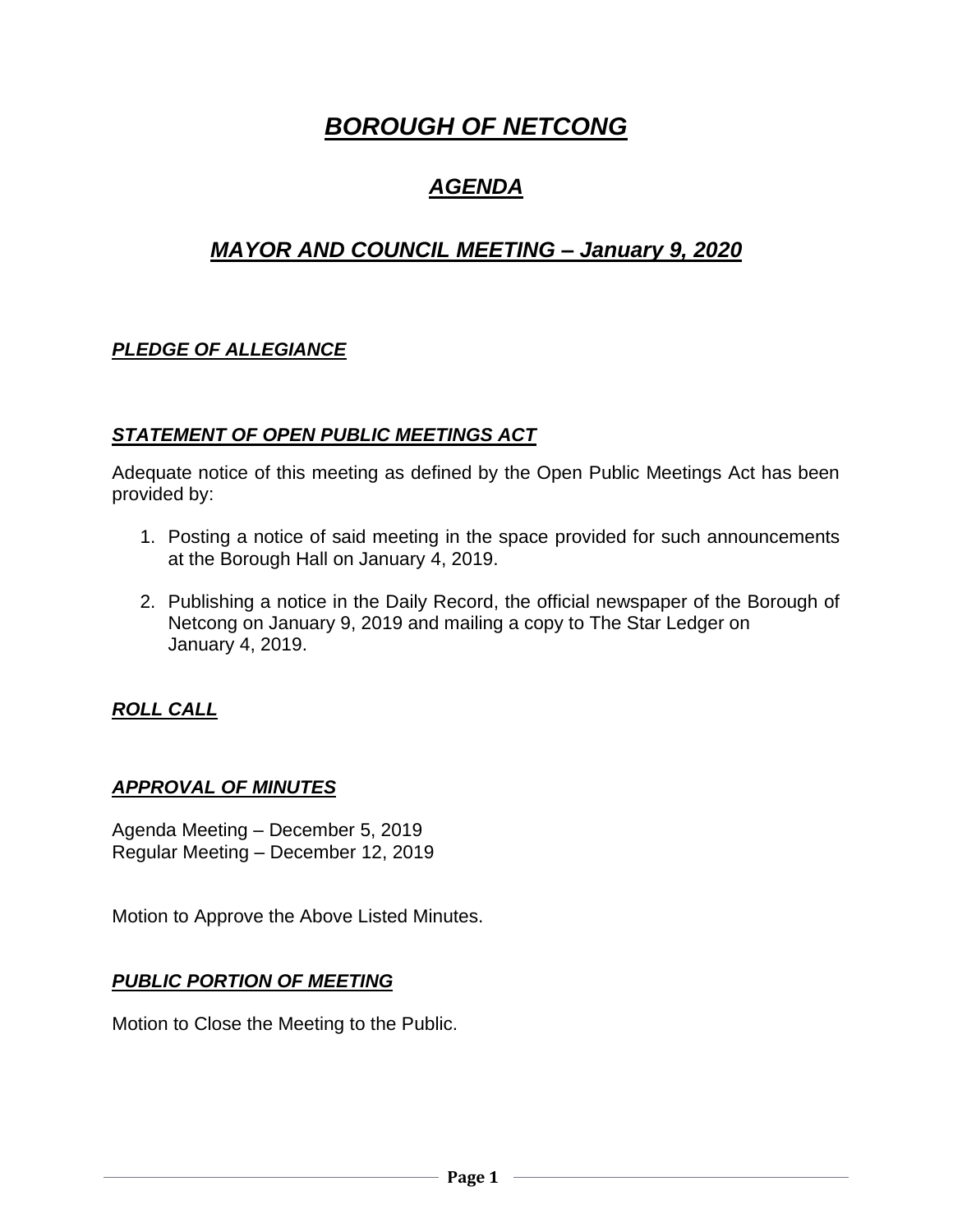### *ORDINANCE ADOPTIONS*

None

#### *CORRESPONDENCE*

1. Letter – Van Cleef Engineering- Robert Guerin

### *BOROUGH ADMINISTRATOR REPORT*

#### *COMMITTEE REPORTS*

| Finance & Insurance:                                                                     | E. Still     | J. Sylvester |
|------------------------------------------------------------------------------------------|--------------|--------------|
| Economic Development:                                                                    | R. Hathaway  | E. Still     |
| <b>Public Safety:</b><br>(Police, Fire, Rescue)                                          | J. Sylvester | E. Koster    |
| Dept. of Public<br>Works & Utilities:                                                    | E. Koster    | R. Hathaway  |
| Recreation:                                                                              | J. Albensi   | T. Laureys   |
| <b>Public Services:</b><br>(Human Services<br>Recycling & Solid<br><b>Waste Disposal</b> | T. Laureys   | J. Albensi   |

#### *OLD BUSINESS*

None

#### *NEW BUSINESS*

1. Crown Walk Developer Agreement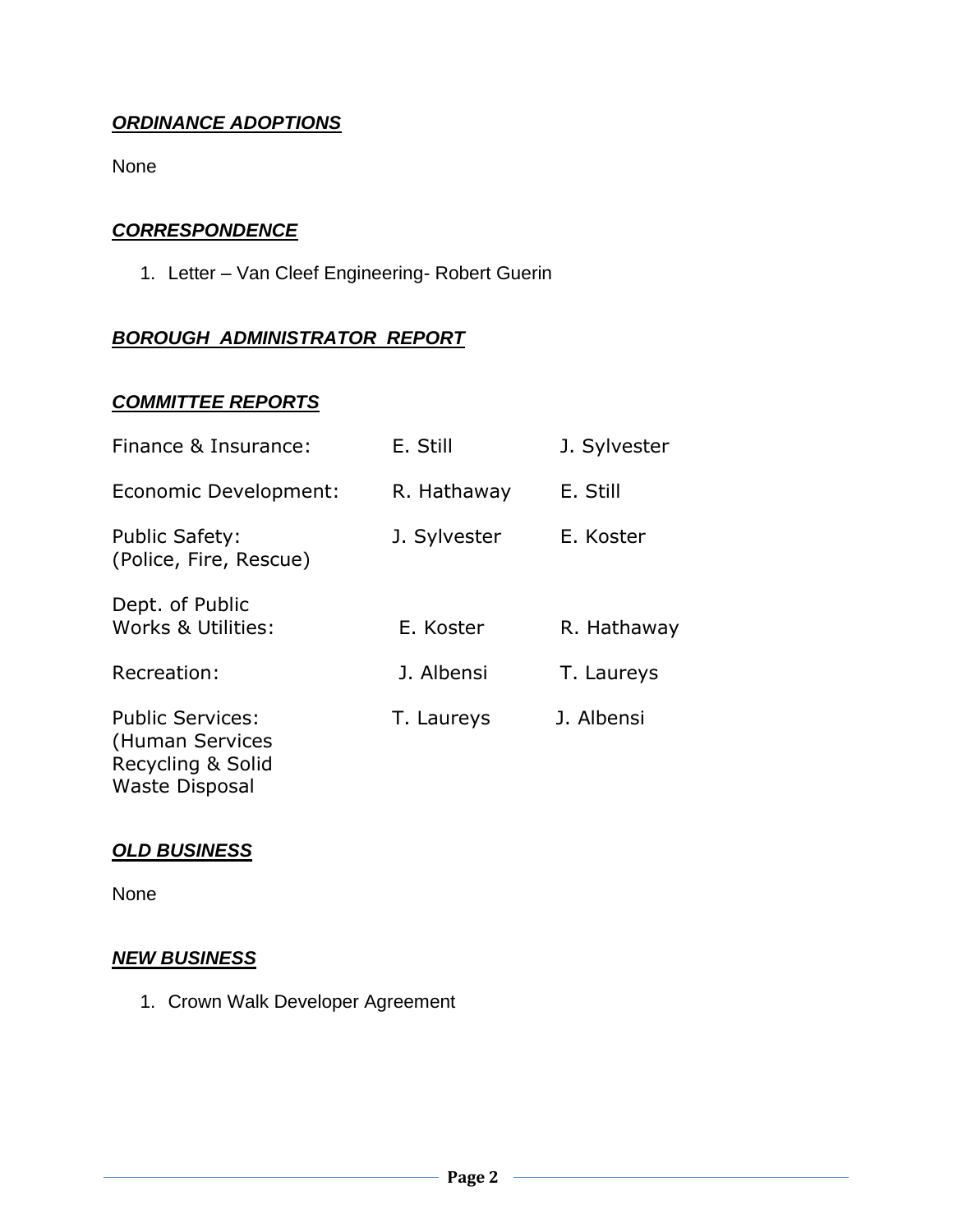## *PRIVILEGE OF THE FLOOR TO THE COUNCIL*

#### *MAYOR'S COMMENTS*

#### *RESOLUTIONS*

1. **Resolution 2020-21-** Appointing Derek Kuncken as Class II Special Police Officer

**2. Resolution 2020-22 –** Consenting to the Appointment of Michael Grogan as the Borough's Representative to the Musconetcong Sewage Authority

**3. Resolution 2020-23 –** Amendment to Personnel Policy

**4. Resolution 2020-24 –** To Redeem Tax Sale Certificate 19-00004

**5. Resolution 2020-25 –** To Redeem Tax Sale Certificate 19-00009

**6. Resolution 2020-26 –** Designating Crown Walk Urban Renewal, LLC, as Redeveloper and Authorizing the Execution of a Redevelopment Agreement for Block 19 Lot 14 Pursuant to the Local Redevelopment and Housing Law, NJ.S.A. 40:12a-1 Et Seq.

#### *ORDINANCE INTRODUCTIONS*

**1. Ordinance 2020-1-** AN ORDINANCE AUTHORIZING THE CHIEF OF POLICE TO EXECUTE AN APPLICATION FOR A CHARITABLE SOLICITATION PERMIT FOR NETCONG VOLUNTEER FIRE COMPANY NO. 1's "COIN DROP" ON MEMORIAL DAY WEEKEND AT THE INTERSECTIONS OF ALLEN STREET AND LEDGEWOOD AVENUE AND MAIN STREET AND ROUTE 46 AND ROUTE 183 IN THE BOROUGH OF NETCONG, COUNTY OF MORRIS, STATE OF NEW JERSEY

Motion to Introduce Ordinance #2020-1 and Read by Title Only.

Motion to Pass Ordinance #2020-1 on First Reading.